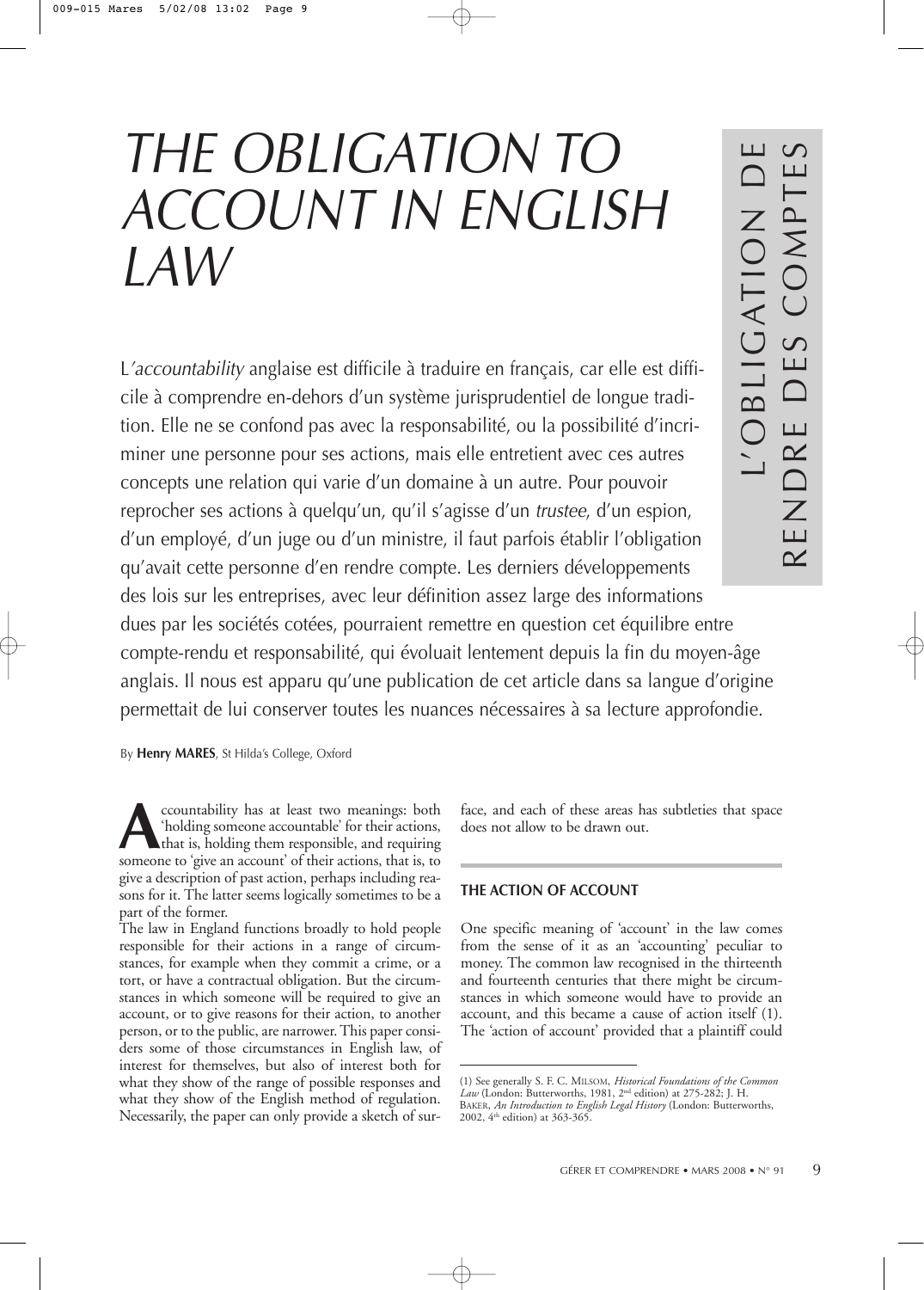done so, or had no obligation to do so. But if he was unsuccessful he would be imprisoned and be required to give an account, before two auditors, appointed by the court if the defendant was unwilling to account, and any money that was determined to be owing at the end of the account would be owed in debt, another specific cause of action, to the plaintiff and payable before the defendant's release. At the heart of the matter was not the debt itself but rather the obligation to give an account (2).

several questions that could arise. An initial issue was whether there was a relationship between the plaintiff and defendant sufficient to give rise to the action. Originally this was restricted to those managing land for

ask the court to compel the defendant to an accounting. The defendant could reply that he already had

Thus there were another; the relation-



**Originally this was restricted to those managing land for another; the relationship between lord and bailiff, and the bailiff's account « checked on more than arithmetic: it controlled the proper and honest use of managerial discretion ».** *(Tribunal of the King's Bailiff, after a wood engraving in 'Praxis Rerum Civilium' by Joos de Damhouder, 1557)*

ship between lord and bailiff, and the bailiff's account *"checked on more than arithmetic: it controlled the proper and honest use of managerial discretion"* (3).

Another relationship giving rise to the obligation to account, under statute of 1267, was that of guardian in socage (4). Socage land, was, essentially, land held of a lord in the feudal system with obligations attached, but those obligations were certain in advance: thus the holder of socage land could be

distinguished from those holding land with uncertain obligations, that is, those effectively unfree or

> villeins (5). When the land passed to an infant heir on the death of the holder of the land, guardianship for the benefit of the infant would pass to the infant's relatives, a situation similar to that of a trust, discussed below. When the heir reached 14, he would be able to seek an action of account against the relative under the terms of the legislation known as the *Statute of Marlborough*.

The other important relationship giving rise to an obligation to account was receipt of money on behalf of another, initially presumably where there was a preexisting relationship of agency, but later even when the receipt itself constituted the relationship. By the seventeenth-century, the process was relatively

old and cumbersome, for example the auditors had no powers to compel documents to be produced. Non-agency cases were largely pursued just in debt, or later in actions on the case, and by the mid-century those resulting from the bailiff or guardian or agency relationship were also pursued through faster and more efficient process in the courts, and the action of account declined (6). The notion of accounting for illicit profits however lives on in

*certain determinate services other than knight-service*). Le service prévu prit la forme d'un paiement annuel d'une somme déterminée (ndlr).

(5) See A. W. B. SIMPSON, *A History of the Land Law* (Oxford: Oxford University Press, 1986, 2nd edition) at 13 and 18.

<sup>(2)</sup> J. H. BAKER, *An Introduction to English Legal History* (London: Butterworths, 2002, 4<sup>th</sup> edition) at 363.

<sup>(3)</sup> S. F. C. MILSOM, *Historical Foundations of the Common Law* (London: Butterworths, 1981, 2nd edition) at 278.

<sup>(4)</sup> La tenure en socage était une tenure libre, c'est-à-dire une tenure dont les services féodaux étaient clairement définis d'avance (*cf.* la définition du *Oxford English Dictionary*, édition 1959 : *The tenure of land by*

<sup>(6)</sup> J. H. BAKER, *An Introduction to English Legal History* (London: Butterworths, 2002,  $4^{\text{th}}$  edition) at 364.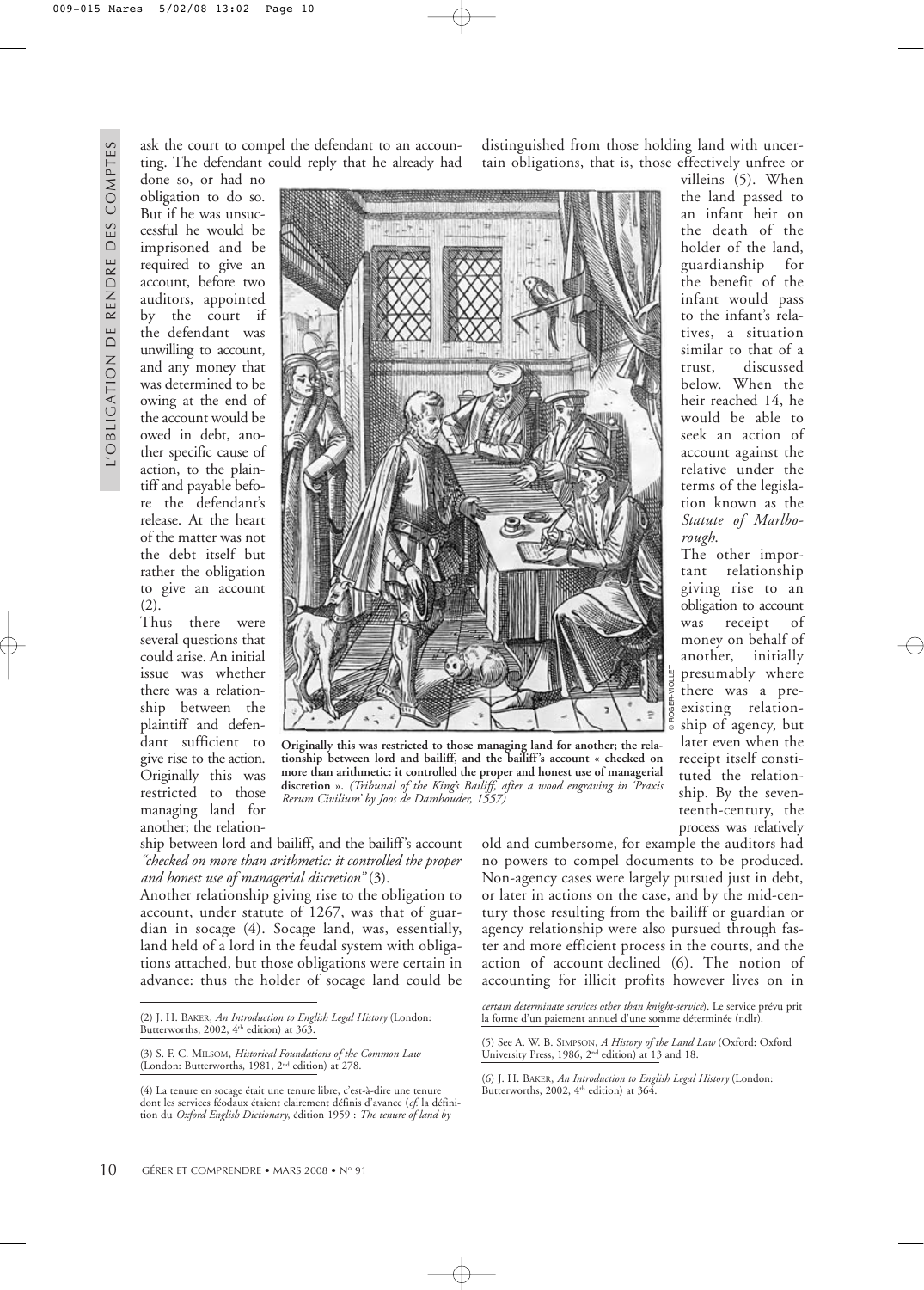trust and other contexts (7), and has recently been invoked in contract law.

#### **CONTRACT**

The obligation to account for profits appears to have been invoked in certain circumstances in contract. If A contracts with B, the general remedy for a breach of the contract by B is to compensate A for his loss, including the loss of profits that A stood to make under the contract with B had it in fact been performed. This may not, however, suffice to render justice between the parties where B has gained a benefit through breaching the contract. The courts have had to balance the previously clear principle that, in English law, a party may choose whether to perform a contract or whether to be in breach and hence liable in monetary damages, with the principle that the court should do justice.

An example may illustrate matters. In *Attorney-General* v. BLAKE (2001) (8), the defendant, Blake, had been a member of the security and intelligence services, but during this time had also spied for Russia, to where he defected. In breach of an undertaking in his contract with the UK government, he had published with a London publisher a memoir of his time in employment with the intelligence services. The Attorney-General sought recovery of the amount Blake was owed by his publishers. In the House of Lords, this was argued on the basis that Blake had been in breach of his contract. The ordinary principle would be that the Crown would be entitled to damages compensating it for any financial loss, but there was no such loss here. There was, however, gain to Blake.

In this, the first case argued on this point, the House of Lords held that Blake had to make an account of his profits (9). There was a paramount interest in making sure that the operation of the secret services remained confidential, and hence in ensuring that there was no incentive for breach of that confidence. Thus, more generally, Lord Nicholls considered it a useful guide for future cases to inquire *"whether the plaintiff had a legitimate interest in preventing the defendant's profit-making activity, and, hence, in depriving him of his profit"* (10).

## **TRUSTS**

A trust is a means of keeping separate the legal ownership of something from the beneficial use of it: for example, a farm could be legally held by the farmer's sons, on the farmer's death, for the benefit of the farmer's widow and all of his children. The duties of those administering the trust, the trustees, are strict fiduciary obligations to administer the trust for the benefit of those for whom it was set up. Thus, in the 1726 case of *Keech* v. *Sandford* (11), a trust had been created in favour of an infant, the beneficiary. It was a trust of a lease, and before the lease came to an end, the trustee sought to renew it, once again in favour of the infant, but this request for renewal was refused by the lessor (the lessor being the person who leases out the property to the tenant). So the trustee renewed the lease in his own favour. This resulted in the Lord Chancellor holding that the lease was to be assigned back to the infant, and that the trustee had to make an account of profits made under the lease over the time it had been in his name, that is, return any such profits to the trust. The case of *Reading* v *Attorney-General* (1951) (12) is somewhat analogous to BLAKE, but on different grounds. In this case, a uniformed British soldier leant his presence to illicit shipments of whisky and brandy in Egypt, so that they would not be stopped by the police. He was paid a large sum of money for this, and when he was finally arrested this was confiscated by the police. Upon his release from prison, he wanted this money back from the Crown. It was held that he was a servant of the Crown and owed it a fiduciary duty, and that profits made by the use of his status were held for the Crown. Thus the Crown kept the money. This line of argument was not run in the House of Lords in BLAKE as the memoirs published there covered a period so old that the material was no longer confidential, and so Blake no longer owed a fiduciary duty (13).

But while trustees as fiduciaries are required to make an account of profits improperly made, any account of information that they need to disclose to the beneficiaries is surprisingly limited, and they need not always provide reasons for their actions. Thus, in Re *Londonderry's Settlement* (14), the trustees exercising their discretion in good faith decided to end the trust in that case, as they were entitled to do, by distributing the remaining trust property among the various bene-

<sup>(7)</sup> For a discussion of the other contexts (for example, wrongful use of another's property) in which an obligation to give an account of profits arises, see E. MCKENDRICK, 'Breach of Contract, Restitution for Wrongs, and Punishment' *in* A. BURROWS and E. PEEL (eds), *Commercial Remedies: Current Issues and Problems* (Oxford: Oxford University Press, 2003) 93 at 100-101, and sources cited therein.

<sup>(8) [2001] 1</sup> AC 268.

<sup>(9)</sup> At 285-288 per Lord Nicholls, with whom Lord Goff, Lord Browne-Wilkinson, and Lord Steyn agreed. See now also World Wide Fund for

Nature (formerly World Wildlife Fund) v World Wrestling Federation Entertainment Inc [2006] EWHC 184.

<sup>(10)</sup> At 286. (11) (1726) Sel Cas T King 61; 25 E.R. 223. (12) [1951] A.C. 507.

<sup>(13) [2001] 1</sup> AC 268 at 292 per Lord Steyn.

<sup>(14) [1965]</sup> Ch 918.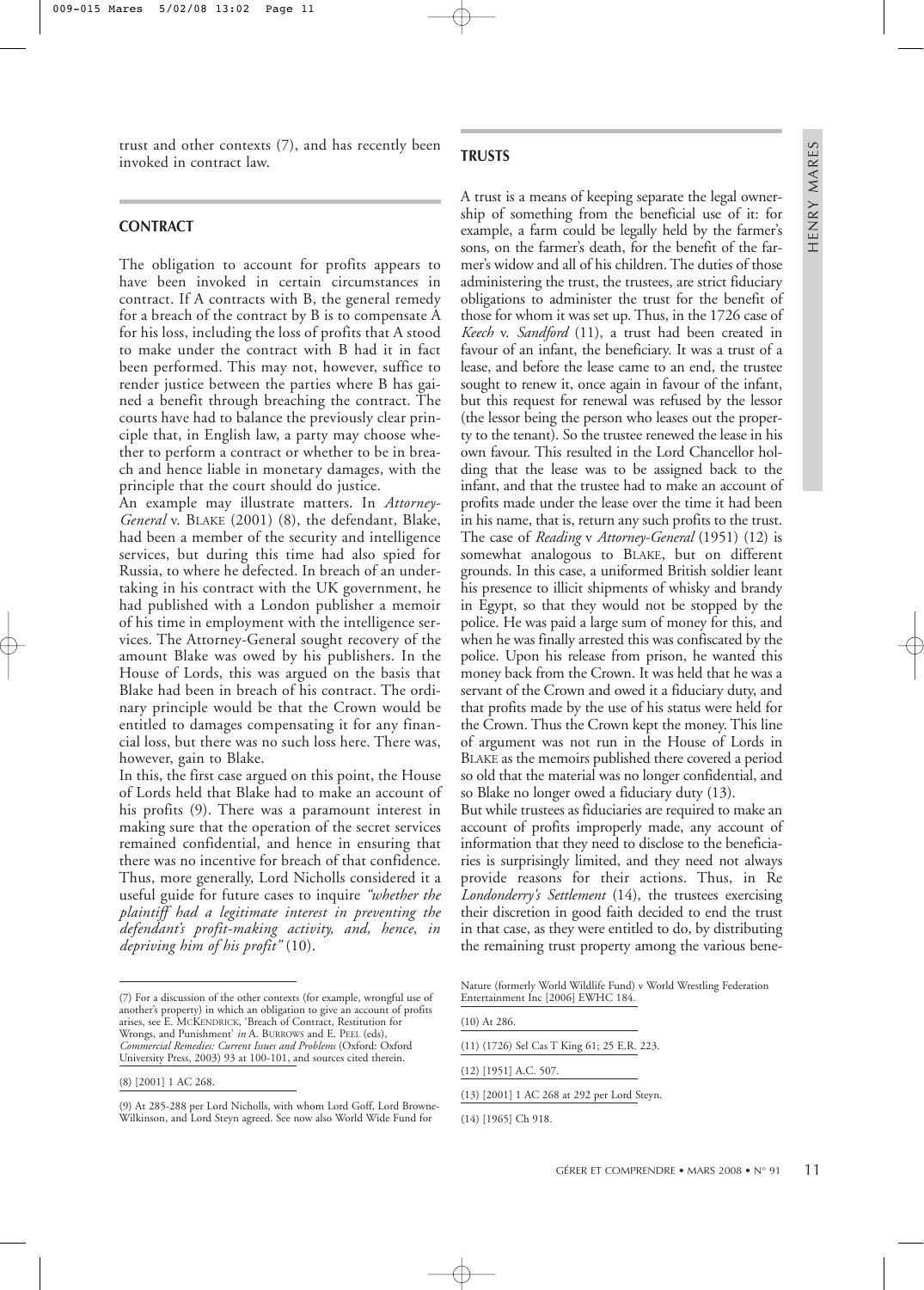ficiaries in particular proportions. One of the beneficiaries was not happy with the distribution, and sought to have the trustees provide the agenda and minutes of their meetings, among other documents. Harman LJ in the Court of Appeal recognised that there was, on the one hand, an argument of principle that these documents *"came into existence for the purposes of the trust and are in the possession of the trustees as such and are, therefore, trust documents, the property of the beneficiaries, and as such open to them to inspect"* (15).

But overriding this was the principle that trustees need not provide reasons for their exercise of their discretion (16). The reason for this was in part that the discretion, if exercised in good faith, was not challengeable in court, and hence the reasons were immaterial (17). Further, as Harman LJ put it, revealing the reasons could be *"to wash family linen in public which would be productive only of family strife and also odium for the trustees and embarrassment in the performance of their duties"* (18). Hence, providing reasons might not be in the interests of the beneficiaries. And, as Salmon LJ noted, it might, in the future hence, be difficult to persuade anyone to act as a trustee if such reasons were to be revealed (19).

Thus, a beneficiary under a trust is limited: he can gain access to certain materials, for example the accounts of the trust holdings, but not to others (20). It seems likely that the greater weight given by the courts to withholding material restricts accountability of trustees in the broader sense. A useful contrast may be made with the provision of reasons in administrative decisions.

#### **ADMINISTRATIVE DECISIONS**

In certain circumstances when a decision has been made by a public official, it may be that there is a possibility of seeking review of it in the courts (21). In 1985 Lord Diplock spelt out three grounds for review: illegality, irrationality, and procedural impropriety (22). This last ground, natural justice, or due process, as it might be termed loosely, does not yet, however, appear to include a general right to reasons, although there is perhaps a trend towards it.

| $(15)$ At 929.                 |
|--------------------------------|
| $(16)$ At 933.                 |
| (17) At 936-937 per Salmon LJ. |
| $(18)$ At 931.                 |
| $(19)$ At 937.                 |

(20) See S. GARDNER, *An Introduction to the Law of Trusts* (Oxford: Oxford University Press, 2003, 2nd edition) at 238-240.

Thus, in the leading Doody case in the House of Lords (23), in an application of the peculiar sentencing regime in England for murder, four prisoners had been given terms in prison of 15, not more than 20, 12, and 11 years by the Secretary of State. The prisoners sought to know the reasons behind the time periods allotted. Lord Mustill gave a judgment with which the other members of the House of Lords concurred, and in which he noted that what was fair would vary depending on the context (24). He noted that the law *"does not at present recognise a general duty to give reasons for an administrative decision"* (25). But he held further that "such a duty may in appropriate circumstances be implied", and in particular here he held that such a duty should be implied. There were two approaches provided by Lord Mustill.

The first was to *"ask simply: Is refusal to give reasons fair?"* The length of sentence was a matter of crucial interest to a prisoner. Prisoners sentenced for other crimes were given a reasoned decision on sentence by the trial judge; those convicted of murder were sentenced remotely by the Secretary of State without reasons being provided. It was, he decided, unfair that the person convicted of murder should be *"wholly deprived of the information which all other prisoners receive as a matter of course"* (26).

The second approach was to consider that without reasons being provided the prisoner would have *"virtually no means"* of determining whether the decision making process had been correct, and hence whether there were grounds to apply to the courts to intervene (27). Thus the reasoning had to be disclosed.

This second line of reasoning had been also set out by the Court of Appeal in the prior *Cunningham* case (28), of which Lord Mustill approved. In that case a prison officer had been dismissed from his work, and the Civil Service Appeal Board ruled that the dismissal had been incorrect. The Home Office declined to reinstate him, but the Civil Service Appeal Board awarded him a small sum in compensation, without providing reasons. Cunningham sought judicial review of the administrative decision. Lord Donaldson MR held that the Civil Service Appeal Board had to provide reasons, not because there was a general common law right to reasons, but because there was a legitimate expectation on the part of

<sup>(22)</sup> *Council of Civil Service Unions* v. *Minister for the Civil Service* [1985] AC 374 at 410.

|  |  |  | (23) [1994] 1 AC 531. |  |
|--|--|--|-----------------------|--|
|  |  |  |                       |  |

(24) At 561 per Lord Mustill.

(25) At 564. This has not changed under the regime of the Freedom of Information Act 2001, though see s19.

| $(26)$ At 565. |  |
|----------------|--|
| $(27)$ At 565. |  |

(28) *Reg*. v. *Civil Service Appeal Board, Ex parte Cunningham* [1991] 4 All E.R. 310, approved by Lord Mustill at 564.

<sup>(21)</sup> See generally A. TOMKINS, *Public Law* (Oxford: Oxford University Press, 2004) at 170-211; W. WADE and C. FORSYTH, *Administrative Law* (Oxford: Oxford University Press, 2004, 9<sup>th</sup> edition) at 522-527.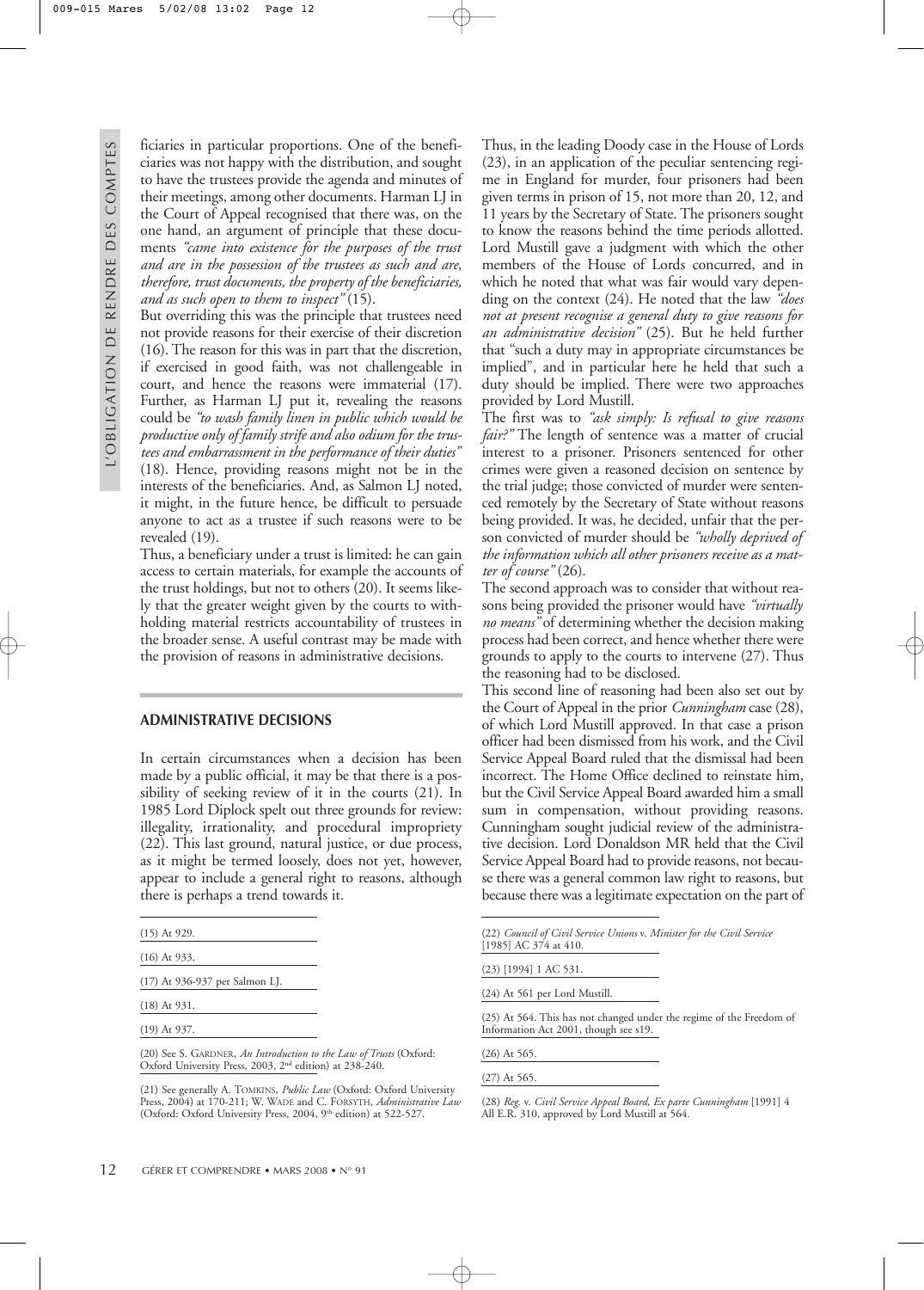Cunningham that he would get reasons, as he would have done had he been privately employed and hence in front of a different decision maker, for example an industrial tribunal set up to regulate such matters for the private sector, instead of the Civil Service Appeal Board, and because fairness required that Cunningham be aware of the issues the Civil Service Appeal Board had considered and whether it had acted lawfully (29). McCowan LJ considered several factors. He held that as the Civil Service Appeal Board was susceptible to judicial review of its actions, and as the procedures in place were unfair (as Cunningham couldn't know to what extent his submissions had been considered) and not strictly required by statute, and as requiring the Civil Service Appeal Board to give reasons would not frustrate the intention of the rules generally governing civil service pay and work conditions, and as the giving of reasons would not be harmful to the public, reasons should be given, though these need not be *"more than a few simple sentences"* (30).

For Leggatt LJ, the absence of reasons meant that there was no argument provided against the inference that the amount awarded was *"irrational, if not perverse."* There was no right to reasons, but the *"unexplained meagreness"* compelled the inference of irrationality (31).

Thus one can see the interplay between an account, in the narrow sense of reasons, and accountability, in the sense of responsibility. Without the former, the latter becomes more difficult, and thus the courts sometimes require reasons, albeit the presumption being that they are not generally required (32).

#### **CORPORATE ACCOUNTABILITY**

Accountability of companies is a complex matter. Directors of companies have fiduciary obligations and may be accountable in ways similar to trustees (33). The board of the company is required to hold an annual general meeting of the shareholders, and if certain requirements are met the shareholders may use this meeting to have resolutions passed that bind the directors. The annual report of the company should be tabled at the meeting, and questions may be asked about it of the directors.

Companies themselves, as distinct from their directors, are mainly held accountable through mandatory reporting requirements. These are governed by a series of Company Acts, and indeed *"the fundamental principle underlying the Companies Acts has been that of disclosure"* (34). Thus some information must be registered at Companies House and be held there for public inspection, some published in the official Gazette, some detailed in company registers, and set out in annual published company accounts that detail the company's financial position (35).

One new feature of the Company Act 2006 is that large companies are now obliged to provide a "business review" in their directors' report (36). This requirement has detailed reporting criteria, worth noting at least in part:

> Section 417(5): *In the case of a quoted company the business review must, to the extent necessary for an understanding of the development, performance or position of the company's business, include:*

*(a)…* 

*(b) information about:*

*(i) environmental matters (including the impact of the company's business on the environment),*

*(ii) the company's employees, and*

*(iii) social and community issues,*

*including information about any policies of the company in relation to those matters and the effectiveness of those policies…*

If such information is not present in the review, the company must specifically note that it is absent. For quoted companies these reports and accounts must be posted on the internet. The business review is a reflection of the recognition that "in a modern economy, those who run successful companies need to develop relationships with employees, customers, suppliers and others which support long-term value creation" (37). While it remains to be seen how effective this particular reporting requirement is, it provides not only for the shareholders but also for other interested parties a way of gaining an account of what it is that the company has been doing, and this transparency may help corporate governance and thus ultimately shareholder and creditor value.

(36) Company Act 2006, section 417.

<sup>(29)</sup> At 320 per Lord Donaldson MR.

<sup>(30)</sup> At 323 per McCowan LJ.

<sup>(31)</sup> At 326 per Leggatt LJ.

<sup>(32)</sup> Though reasons often are required by statute. See for example: A. LE SEUR, 'Taking the Soft Option? The Duty to Give Reasons in the Draft Freedom of Information Bill' [1999] *Public Law* 419-427.(33) Thus for example an account of profits needs to be rendered when the director has profited improperly: see *Guinness* v *Saunders* [1990] 2 AC 663.

<sup>(34)</sup> P. L. DAVIES, *Gower and Davies' Principles of Modern Company Law* (London: Sweet and Maxwell, 2003, 7<sup>th</sup> edition) at 533. The law in England is currently undergoing reform, and a new Companies Act 2006 received Royal assent in November 2006, and will be completely operative by October 2008.

<sup>(35)</sup> P. L. DAVIES, *Gower and Davies' Principles of Modern Company Law* (London: Sweet and Maxwell, 2003,  $7<sup>th</sup>$  edition) at 533-540.

<sup>(37)</sup> *Company Law Reform White Paper,* Cm 6456 (London, HMSO, 2005) at 10.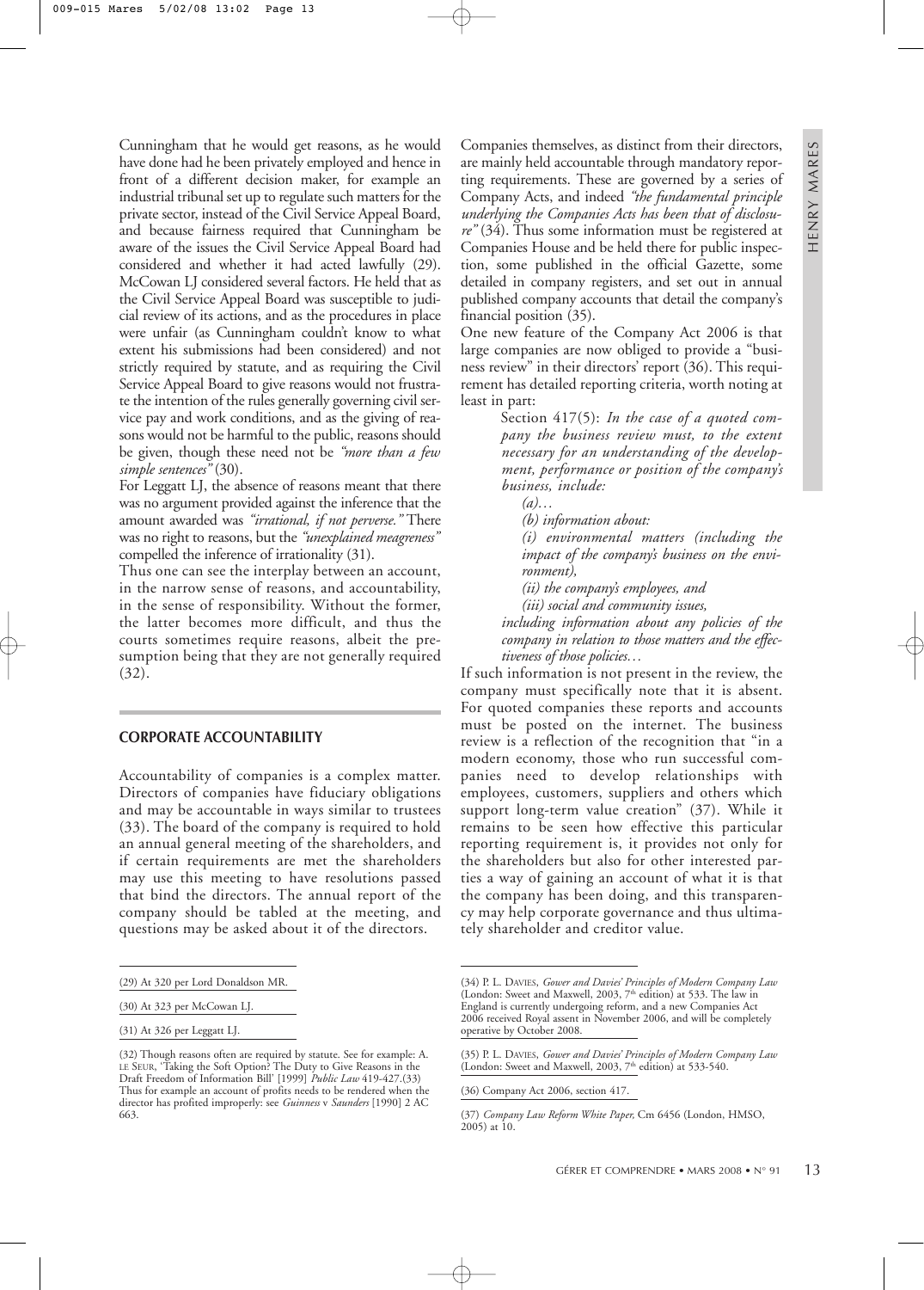# **EMPLOYMENT**

No general obligation to give an account of proceedings as an employee arises. There are many ways to work, and generally one may distinguish the 'self-employed' on the one hand from the 'employee' on the other. The former is epitomised by someone in business for themselves with a contract to provide specific services. The latter is employed under a contract for services that they, rather than some sub-contractor, must perform themselves. In both circumstances, an obligation on an employee to provide an account of actions could arise explicitly under the terms of the work contract, and it is the contract, and any applicable statutes, that will determine the relation between the parties.

An obligation on an employee to account for profit can arise directly from the contract of employment, as in BLAKE, discussed above. And where an employee has fiduciary obligations, restrictions such as those discussed above with respect to trustees may also arise. But an obligation to give an account does not arise in general. The distinction between an independent contractor and an employee is, of course, the more complicated, and is spread more on a spectrum. But the classification matters, because an employee, as opposed to a contractor, has certain obligations of obedience, co-operation, and fidelity, which, if they are not made explicit in the contract of employment, will be implied by the courts (38).

These obligations are not, however, absolute. For example in *Laws* v *London Chronicle* (1959), Laws was an employee of the *London Chronicle* newspaper. After her immediate superior was involved in a disagreement with the managing director of the company, the immediate superior walked out of a meeting. The managing director told Laws to stay where she was, but she walked out too, out of, she said at trial, loyalty and embarrassment (39). The *London Chronicle* purported to dismiss her for misconduct in not obeying the order to remain. The Court of Appeal held that one act of disobedience would only be enough to justify dismissal if it went to show that the employee was effectively wilfully repudiating their contract of employment, and that was not the case here (40). Thus, though there is an at least implied obligation to obey orders in the way in which work is carried out, this is not without qualification. Nonetheless, in response to a request for an account of actions, it seems likely that such an account should be given. Such an account need not necessarily

(38) See S. DEAKIN and G. S. MORRIS, *Labour Law* (Oxford: Hart Publishing, 2005, 4<sup>th</sup> edition) at 331 to 345.

(39) *Laws* v *London Chronicle* [1959] 2 All ER 285 at 288.

(40) *Laws* v *London Chronicle* [1959] 2 All ER 285 at 288 per Lord Evershed MR.

14 GÉRER ET COMPRENDRE • MARS 2008 • N° 91

be volunteered however. For the implied duty of fidelity, while it includes an obligation not to act against the interests of the employer (41), does not include an implied duty to report one's own actions in violation of the contract of employment.

In the celebrated case of *Bell* v *Lever Bros* (1933) (42), Lever Bros hired Bell, and paid him under the terms of his contract of employment with them, and in particular paid him a termination payment at the end of his work under the terms of a side agreement to compensate him. Unknown to Lever Bros, Bell had entered into certain other transactions, which would have given Lever Bros the right to terminate the contract with him without entering into the side agreement for termination pay. Lever Bros sought to set aside the side agreement about termination pay on the grounds of the law governing mistake in contract, and thus sought to be excused its obligation to pay. The case is mainly noteworthy for what it says or does not say about the rules surrounding contractual mistake, but it also stands for the proposition that Bell was not obliged to inform Lever Bros of his own breach of contract.

The obligation of co-operation, or to maintain a relationship of mutual trust and confidence (43), may be illustrated by reference to an example. In the *ASLEF (No 2) Case* (1972) (44), workers taking industrial action with the aim of increasing their pay worked in strict compliance with their instructions, but were nonetheless, at least by Lord Denning MR, held to be in breach.

Thus the implied duties in employment are of a different sort to a duty to account. Such a duty may arise as a consequence of a request for an account, but such an account need not be volunteered.

### **POLITICAL ACCOUNTABILITY**

The Government is accountable to Parliament, and on losing the confidence of Parliament must resign (45). This is relatively rare. Further, however, each Minister is also individually accountable. The 'orthodox doctrine' in the area of Ministerial accountability now appears to be that a Minister will be responsible, in the sense of being liable for censure, for what his department does at his request or for what he ought to know his department is doing, but will be accountable for, in the sense of being required to give an

<sup>(41)</sup> D. BRODIE, *The Employment Contract: Legal Principles, Drafting, and Interpretation* (Oxford: Oxford University Press, 2005) at 107.

<sup>(42) [1932]</sup> AC 161.

<sup>(43)</sup> See D. BRODIE, *The Employment Contract: Legal Principles, Drafting, and Interpretation* (Oxford: Oxford University Press, 2005) at 63.

<sup>(44)</sup> *Secretary of State for Employment v. Associated Society of Locomotive Engineers and Firemen and Others* (N° 2) [1972] 2 Q.B. 455.

<sup>(45)</sup> A. TOMKINS, *Public Law* (Oxford: Oxford University Press, 2003) at 133.